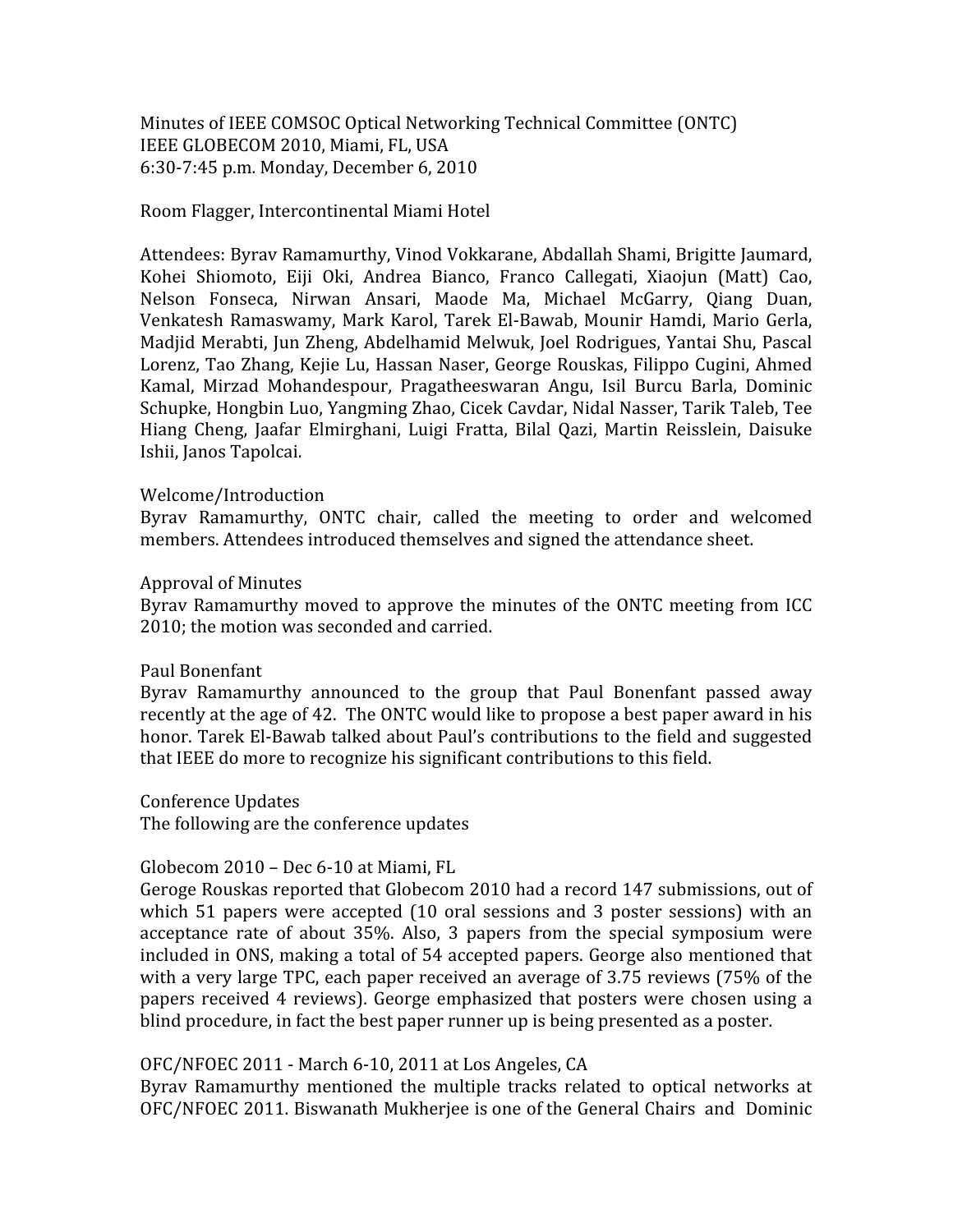Schupke is one of the TPC Chairs of the conference. Dominic mentioned that the organizing
 committee
 met
 recently
 in
 Washington,
 DC.
 There
 were
 1070 submissions
and
the
accept/reject
decisions
have just
been
made.

## ICC
2011 ‐
June
5–9
2011
at
Kyoto,
Japan

The
Symposium
chairs
are
Eiji
Oki,
Luca
Valcarenghi,
Stefano
Bregni,
and
Grzegorz Danilewicz. Eiji mentioned that there were 115 submissions with 44 accepted papers
(38%)
to
be
presented
in
9
oral
sessions
and
1
poster
session.

# GLOBECOM
2011 –
Dec
5‐9,
2011
at
Houston,
TX

The symposium co-chairs are Vinod Vokkarane, Mounir Hamdi, Jong-Dun Shin, and Maode Ma. Mounir Hamdi requested the new ONTC members to join the TPC by sending an e-mail to one of the symposium chairs. The CFP should be out very soon. The
paper
submission
deadline
is
March
1,
2010.

## IEEE
ANTS
2010 –
Dec
16‐18,
2010
at
Mumbai,
India

Admela Jukan and Ashwin Gumaste are the TPC chairs. Vinod Vokkarane, who is serving as one of the Area Chairs provided a brief update about IEEE ANTS 2010. There were about 78 submissions with 40 accepted papers (24 oral presentations + 16
poster
presentations).

Also,
there
will
be
several
invited
talks
from
the
industry and
the
academia.

# IEEE
INFOCOM
2011 – April
10‐15

2011,
at
Shanghai,
China

Byray Ramamurthy is a TPC chair. He mentioned that there were a record 1823 submissions and the notifications were sent out already (16% acceptance rate). George Rouskas and Suresh Subramanian from the ONTC served as the area chairs.

IEEE INFOCOM - HSN 2011 Workshop - April 10-15, 2011 at Shanghai, China Vinod Vokkarane is serving as one of the TPC chairs. The paper submission deadline is January 2, 2011. The workshop is scheduled to be a half-day event and the workshop is soliciting six-page papers. CFP is already out.

## ONDM
2011

Franco Callegati who is the general chair gave an update. There were 80 papers submitted
and
about
half
of
them
were
accepted.

Upcoming
Conferences
where
ONTC
will
meet: OFC
2012
–
Los
Angeles,
CA ICC

2012
–
Ottawa,
Canada GLOBECOM
2012
– Anaheim,
CA OFC
2013
–
Los
Angeles,
CA ICC

2013
– Budapest,
Hungary GLOBECOM
2013
– Atlanta,
GA OFC
2014
–
Los
Angeles,
CA ICC

2014
–
Sidney,
Australia GLOBECOM
2014
– Austin,
TX